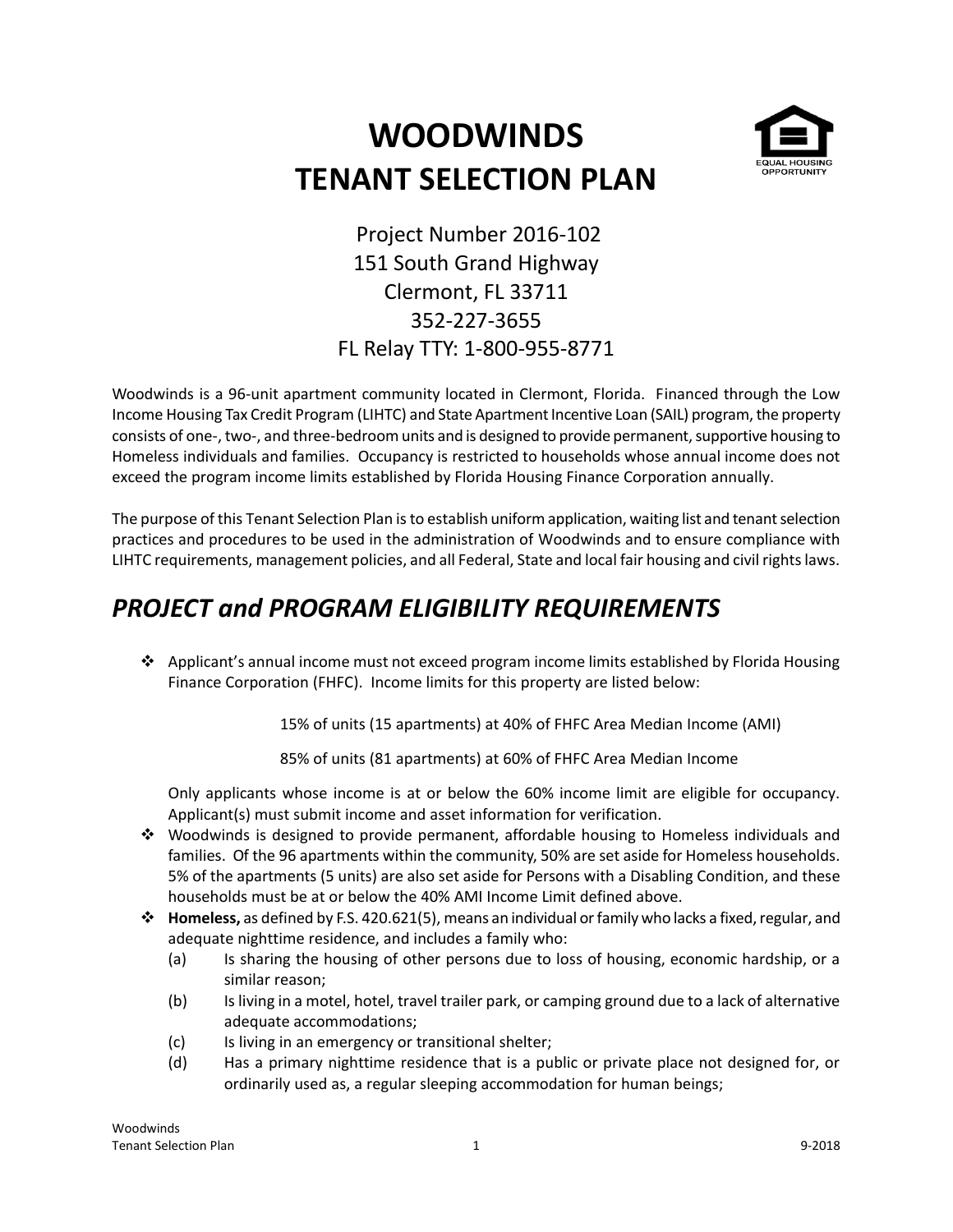- (e) Is living in a car, park, public space, abandoned building, bus or train station, or similar setting; or
- (f) Is a migratory individual who qualifies as homeless because he or she is living in circumstances described in subparagraphs (a)-(e).

The term does not refer to an individual imprisoned pursuant to state or federal law or to individuals or families who are sharing housing due to cultural preferences, voluntary arrangements, or traditional networks of support. The terms include an individual who has been released from jail, prison, the juvenile justice system, the child welfare system, a mental health and developmental disability facility, a residential addiction treatment program, or a hospital, for whom no subsequent residence has been identified, and who lacks the resources and support network to obtain housing.

- **Person with a Disabling Condition** means a person with a diagnosable substance abuse disorder, serious mental illness, developmental disability, or chronic physical illness or disability, or the cooccurrence of two or more of these conditions, and a determination that the condition is
	- (a) Expected to be long-continued and indefinite duration; and
	- (b) Not expected to impair the ability of the person with special needs to live independently with appropriate supports.
- Assistance in subsidized housing is restricted to U.S. citizens or nationals and non-citizens who have eligible immigration status. All family members, regardless of age, must declare their citizenship or immigration status.
- Applicants must disclose and provide documentation of Social Security Numbers (SSN) for all family members who are at least six years of age. Applicants have 90 days from date they are offered a unit to disclose and/or provide documentation to verify all non-exempt household members' SSNs. Applicants may retain their position on the Waiting List during this time. After 90 days, if SSN has not been disclosed and verified, the applicant should be determined ineligible and removed from the Waiting List.
- $\cdot \cdot$  The apartment unit must be the family's sole residence and under no circumstances may any tenant benefit from more than one subsidy.

#### *APPLICATION and WAITING LIST*

- $\triangle$  Application requests can be made in person, by mail or by email:
	- **Phone: 352-227-3655**
	- FL Relay TTY: 1-800-955-8771
	- **Email:** [woodwinds@carteretmgmt.com](mailto:woodwinds@carteretmgmt.com)
- Applications completed in full and properly signed will be placed on a "Waiting List" in the order they are received, unless the applicant qualifies for an admission preference. (See discussion below regarding "Preferences.")
- $\cdot \cdot$  The waiting list will be updated periodically. Applicants will be contacted in writing to verify their continued interest in the property. Failure to respond within fourteen (14) days will result in their removal from the waiting list.
- $\cdot \cdot$  It is the policy of Woodwinds that the waiting list always remains open; the waiting list is never closed to applicants.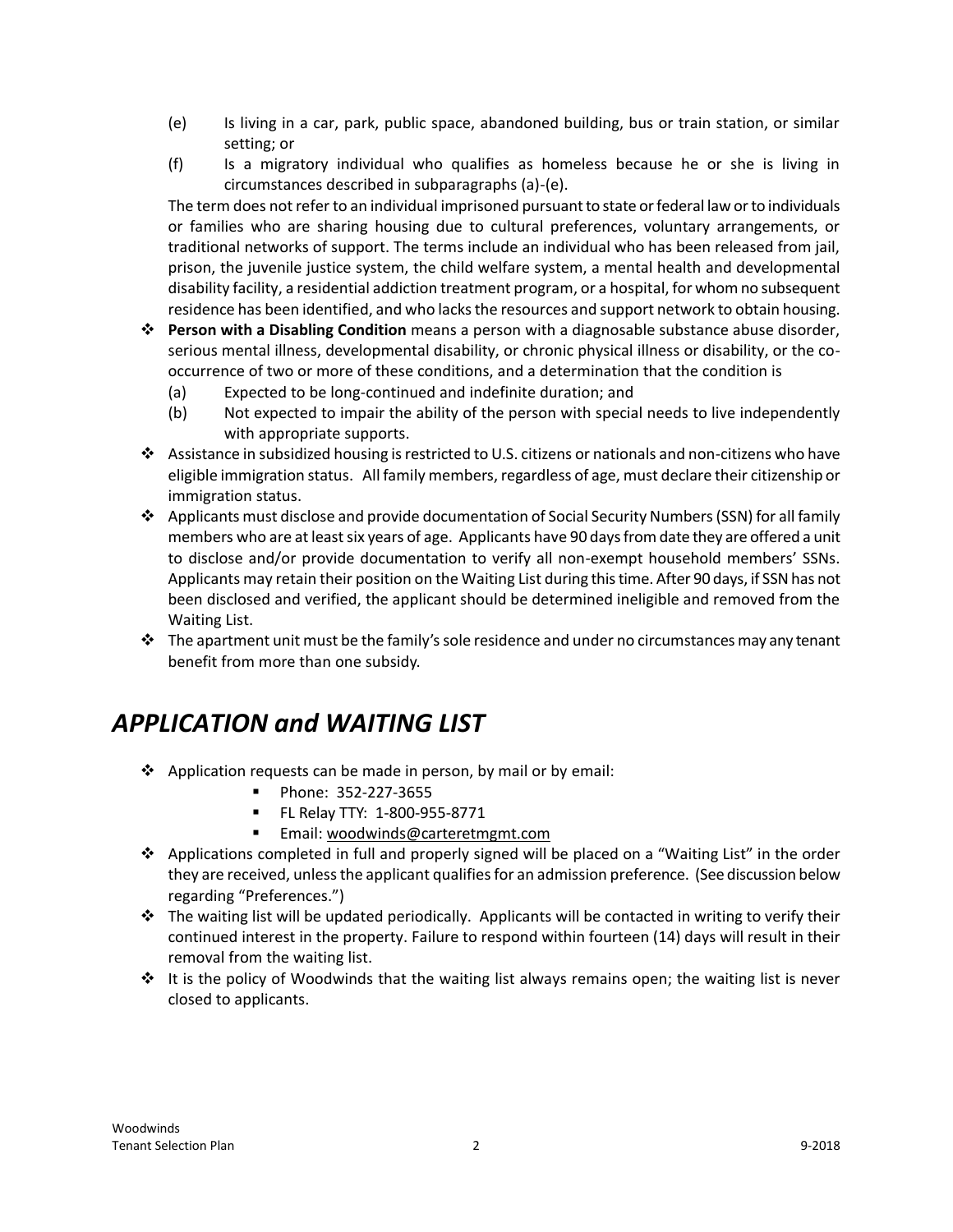- $\clubsuit$  As an applicant's name approaches the top of the Waiting List, the top list applicant(s) will be notified *in writing* to set up an application interview. At that time, all items on the application will be discussed and confirmed, and verification forms will be signed by the applicant authorizing Management to verify all of these issues/items. Management will attempt to verify all factors with "third party" written verification, per applicable program regulations. *Eligibility for housing can be confirmed only after all items of income, assets, household composition, etc. are verified*.
- \* In the event an applicant does not respond to the letter, Management will make one attempt to contact the applicant by telephone. If the applicant fails to respond within 24 hours, the application shall be removed from the waiting list.
- ❖ Applicant(s) will be allowed to refuse the first offer of a unit for any reason but will be advised that if he/she refuses a second offer, the applicant's name shall be removed from the waiting list. If the second refusal is due to a disability or an extenuating circumstance, however, then another offer will be made as a reasonable accommodation. Applicants who refuse a unit a second time shall be advised that they can reapply, but that their application will be treated as a new application for waiting list priorities.
- Management will document all of its attempts at contacting the applicant, including attaching copies of any letters and the time, date, and result of any telephone contact to each application.

#### *PREFERENCES*

Notwithstanding the above, Woodwinds has adopted admissions preferences in its selection of residents.

- **Homeless Households.** Fifty percent of the units at Woodwinds will be set aside for individuals or families who qualify as "*Homeless*," as defined above. To assist in identifying and screening such applicants, Woodwinds has partnered with a local service agency, New Beginnings of Central Florida, Inc., a not-for-profit organization that provides a comprehensive and structured program for homeless families, including housing at its emergency and transitional shelters.
- **Targeted Income**. Fifteen percent (15%) of Woodwinds' units must be set-aside for households whose income does not exceed 40% of the area median income ("extremely low-income") as published by Florida Housing Finance Corporation.
- **Persons with a Disabling Condition**. Woodwinds has also committed to set aside five percent (5%) of the total units within the development for Persons with a Disabling Condition and their families. These households may not exceed the extremely low income limit as defined above.

In order to target Persons with a Disabling Condition, the Owner has partnered with at least one referral agency approved by Florida Housing Finance Corporation. The referral agency is Community Based Care of Central Florida. When a unit comes available for a Person(s) with Disabling Condition, the property will contact the referral agency to find an eligible applicant to fill the vacancy. This process is governed by a Memorandum of Understanding between the Owner and the referral agency, and approved by Florida Housing Finance Corporation. Should the agency fail to provide an eligible applicant within fourteen (14) days, Woodwinds will refer back to its waiting list to fill the vacancy.

Upon unit turnover, Management will select names from the waiting list in chronological order, unless an applicant is needed to achieve one of the set aside requirements described above. If this is the case, an applicant with a verified preference will be moved to the top of the waiting list above a household without a preference. Any household that is "skipped over" for not meeting a particular preference would be offered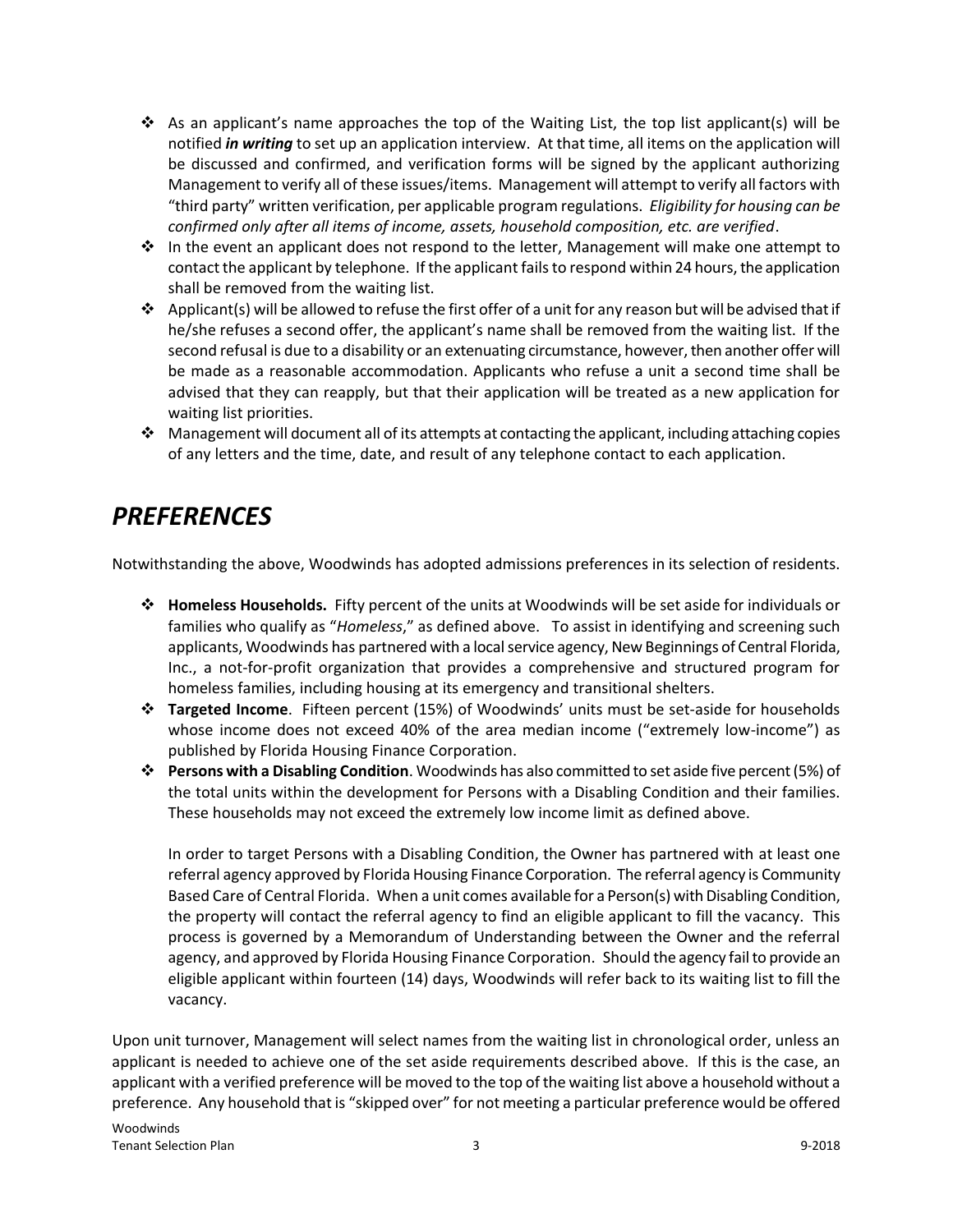the next available unit for which they qualify.

An Admissions Preference does not guarantee admission. Claiming a preference only affects the order in which an application is selected for consideration. The applicant must meet all tenant screening criteria before being selected as a tenant, including income and criminal/credit background check.

# *APPLICANT SCREENING CRITERIA*

Strict tenant selection standards are vital in order to continue our high standards of living conditions at Woodwinds and to protect the value of the property. The following screening standards and methods will be applied to all applicant(s) and will be employed fairly and consistently in order to determine suitability for this community.

- **Income**. As stated above, only applicants whose income is at or below the 60% income limit are eligible for occupancy. Nevertheless, applicants must have sufficient income to ensure that they are able to pay the rent. Combined gross income must equal 2 times the amount of rent. Acceptable income verification includes: Six (6) consecutive paystubs, a form received from current employer indicating salary and hours worked; previous year W-2 and/or profit and loss statement if selfemployed; or proof of assets equal to six months' worth of rental payments for the stated rent. Applicants with housing choice vouchers or other rental assistance are not required to meet minimum income requirements.
- **Credit History**. Priority will be given to current credit activity over older activity. All rent and utilities must be paid in full. Poor credit history is grounds for rejection; however, a lack of credit history is not. Credit issues related to medical items or student debt will not be considered as grounds for rejection.

In the case of homeless applicants, any applicant who does not demonstrate sufficient credit will be referred to New Beginnings' staff. If New Beginnings can determine that the poor credit is related to prior episodes of homelessness, foreclosure, medical issues, or loss of employment, then the applicant may still be eligible for residency at Woodwinds. These residents will be offered the opportunity to enter into New Beginnings' credit counseling to resolve what can be cleared up.

 **Rental History**. Past record of destruction, consistent late or unpaid rental obligations, police activity or poor housekeeping habits resulting in health or safety hazards are grounds for rejection. Lack of rental history is not grounds for rejection.

In the case of homeless applicants, personal references or references from a transitional shelter may be considered. Homeless applicants without traditional references will be required to meet with a Case Manager from New Beginnings. These references and evaluations will collectively be weighed in place of traditional landlord references. Individuals or families whose references and evaluations demonstrate that their habits and practices reasonably may be expected to have a detrimental effect on other residents or the project environment will be denied admission.

 **Illegal Drugs**. All applicants shall be screened to determine whether the applicant or any household member has been convicted of the illegal manufacturing or distributing of a controlled substance, convicted of the illegal use of a controlled substance, engaged in other drug-related criminal activity; or has been evicted from Federally-assisted housing for drug-related criminal activity.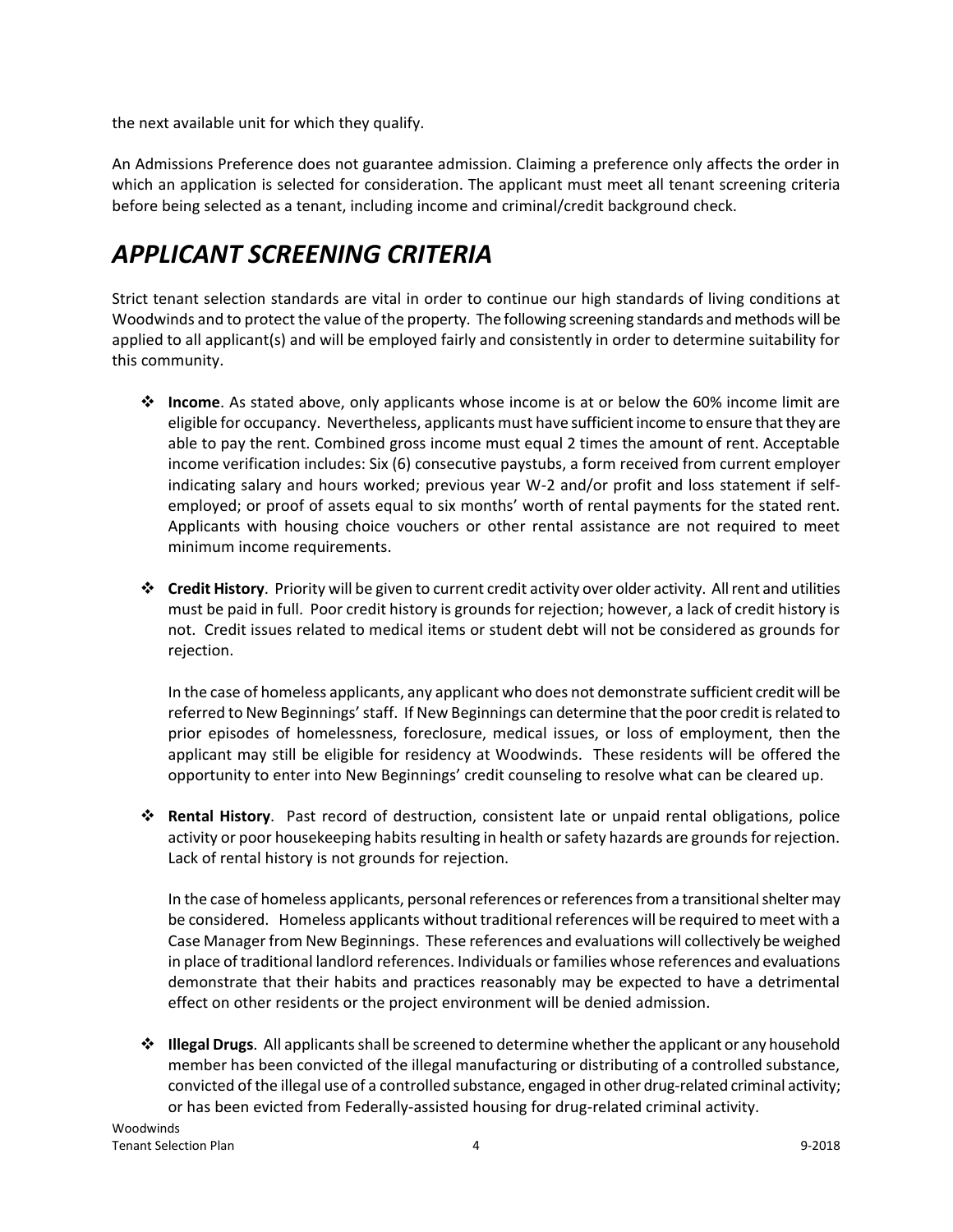The following criteria will be grounds for rejection of applicants:

*Note: The same criteria regarding illegal drugs/criminal history applies to live-in aides also*.

- Involvement by the applicant or any household member in illegal drug use or drug-related criminal activity.
- Eviction of any household member in the past three years from any federally assisted housing program for drug-related criminal activity.
- Management's determination that there is reasonable cause to believe that a household member's illegal use or pattern of illegal use of drugs may interfere with the health, safety, or right to peaceful enjoyment of the premises by other residents.

Management may make an exception for those applicants whose drug-related criminal activity is for possession or use of illegal drugs and who have successfully completed a supervised drugrehabilitation program. Third-party verification may include legal documents, or statements from health or medical professionals, law enforcement officials, landlords, and social service workers.

- **Criminal/Sex Offender Background Checks**. All applicants, as well as all members of the household who will reside in the apartment (including Live-in Aides), shall be subject to a criminal background check including, but not limited to, a mandatory screening review of the lifetime registration list under a state's sex offender registration program. This screening shall be conducted in the State of Florida and in any other state where the applicant and members of the applicant's household are known to have resided. The following situations will constitute grounds for rejection:
	- Any conviction or adjudication other than an acquittal of a felony within the past five (5) years. An exception to this provision would be an applicant whose only felony is for possession or use of illegal drugs and who has successfully completed an approved, supervised drug rehabilitation program.
	- Applicant(s) with a felony conviction or adjudication prior to five years from the time of application may be considered for occupancy if, in management's sole judgment, the facts suggest that future criminal activity is unlikely. Some examples of this provision include:
		- The offense was not a crime against persons or property; or
		- $\triangleright$  The circumstances leading to the crime, including pattern of behavior, have changed to suggest that the person has been rehabilitated.
	- Felony or misdemeanor history relating to other criminal activity that would threaten the health, safety, or right to peaceful enjoyment of the premises by other residents, or of the site's employees, contractors, or agents.
	- Any household member being subject to lifetime registration requirement under the sex offender registration program.
	- Any household member appearing on the list of known terrorists and wanted fugitives a provided by the Office of Foreign Asset Control (OFAC), federal agencies to include the FBI or other state and local law enforcement agencies.
	- If it is determined by reasonable cause that a member's abuse or pattern of abuse of alcohol will interfere with the health and safety of others. The screening standards are based on behavior, not the condition of alcoholism or alcohol abuse.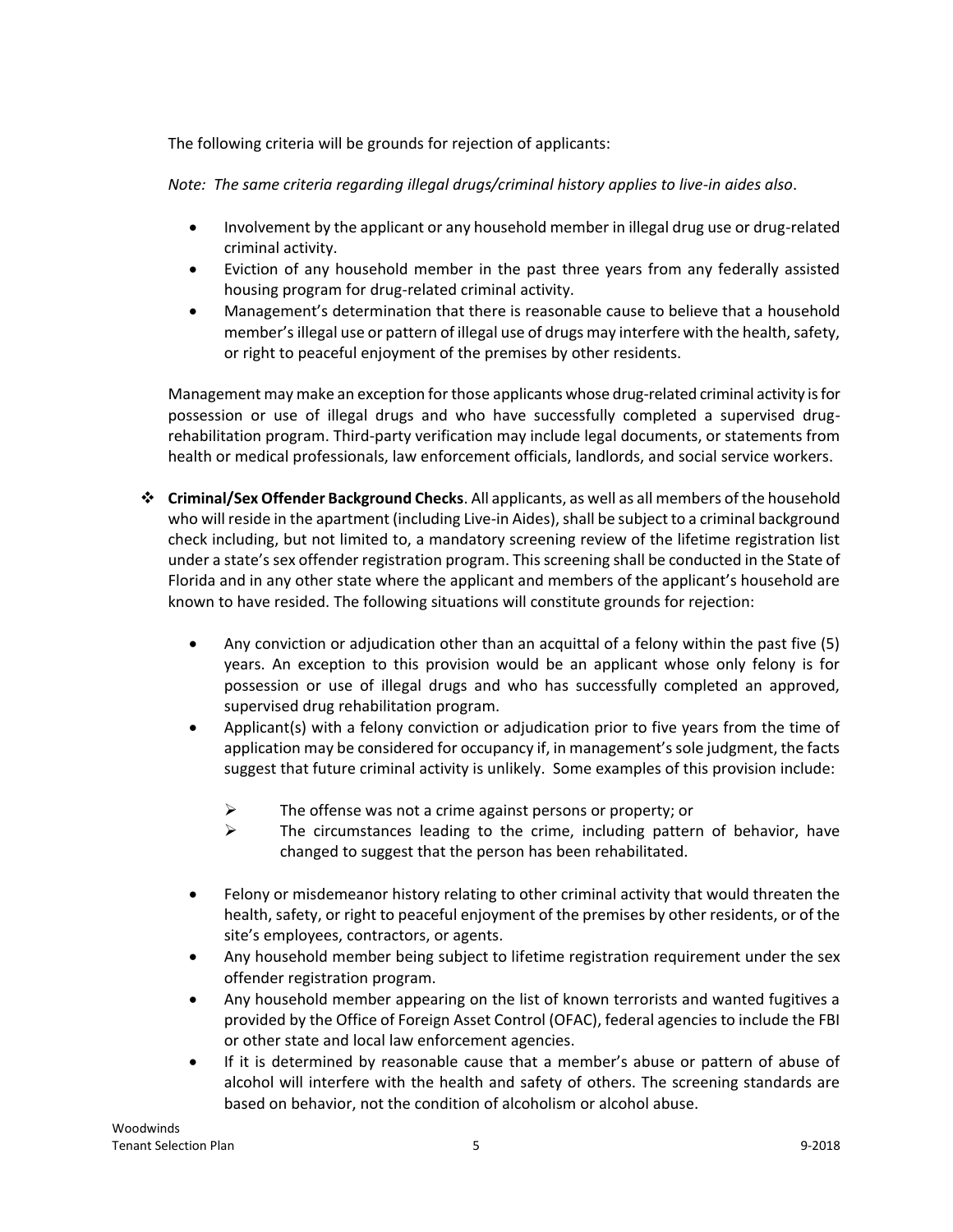# *STUDENT ELIGIBILITY FOR LIHTC PROGRAMS*

The LIHTC program prohibits the rental of set-aside units to entirely full-time student households unless the household meets one of the following exceptions:

- $\cdot \cdot$  The students are married and eligible to file a joint federal income tax return; or
- $\div$  Applicant/Head of Household student is a single parent residing with his/her minor children, and such parent is not a dependent of another individual, and the children are not dependents of another individual other than the non-resident parent; or
- Applicant/Head of Household is a student receiving assistance under Title IV of the Social Security Act, also known as Temporary Assistance to Needy Families (TANF); or
- Applicant/Head of Household is a student enrolled in a job training program receiving assistance under the Workforce Investment Act (formerly known as the Job Training Partnership Act) or under other similar federal, state, or local program.; or
- $\triangle$  Applicant/Head of Household was previously under the care and placement responsibility of the State agency responsible for administering a plan under title IV of the Social Security Act (i.e., Foster Care).

# *NOTIFICATION OF APPLICANT REJECTION*

If an applicant is denied admission to the property, he/she will receive a written notice stating the reason(s) for the rejection. The applicant has the right to respond in writing or request a meeting to dispute the rejection within 14 days of the notice. Persons with disabilities have the right to request reasonable accommodations to participate in the informal hearing process.

If the applicant(s) requests a meeting to discuss the applicant's rejection, it will be conducted by a member of the Management's staff who was not involved in the initial decision to deny admission or assistance. Within five (5) business days of the owner response or meeting, the owner will advise the applicant(s) in writing of the final decision on eligibility.

## *UNIT ASSIGNMENT/OCCUPANCY STANDARDS*

Occupancy standards must comply with federal, state and local occupancy standards, and/or laws in connection with occupancy requirements, fair housing and civil rights laws, as well as landlord-tenant laws and zoning restrictions. The occupancy standards for this property are:

| 1 Bedroom | 3 persons max |
|-----------|---------------|
| 2 Bedroom | 5 persons max |
| 3 Bedroom | 7 persons max |

Applicants shall be given an opportunity to select from vacant units based upon their priority classification. In other words, applicants shall choose units on a first come, first served basis.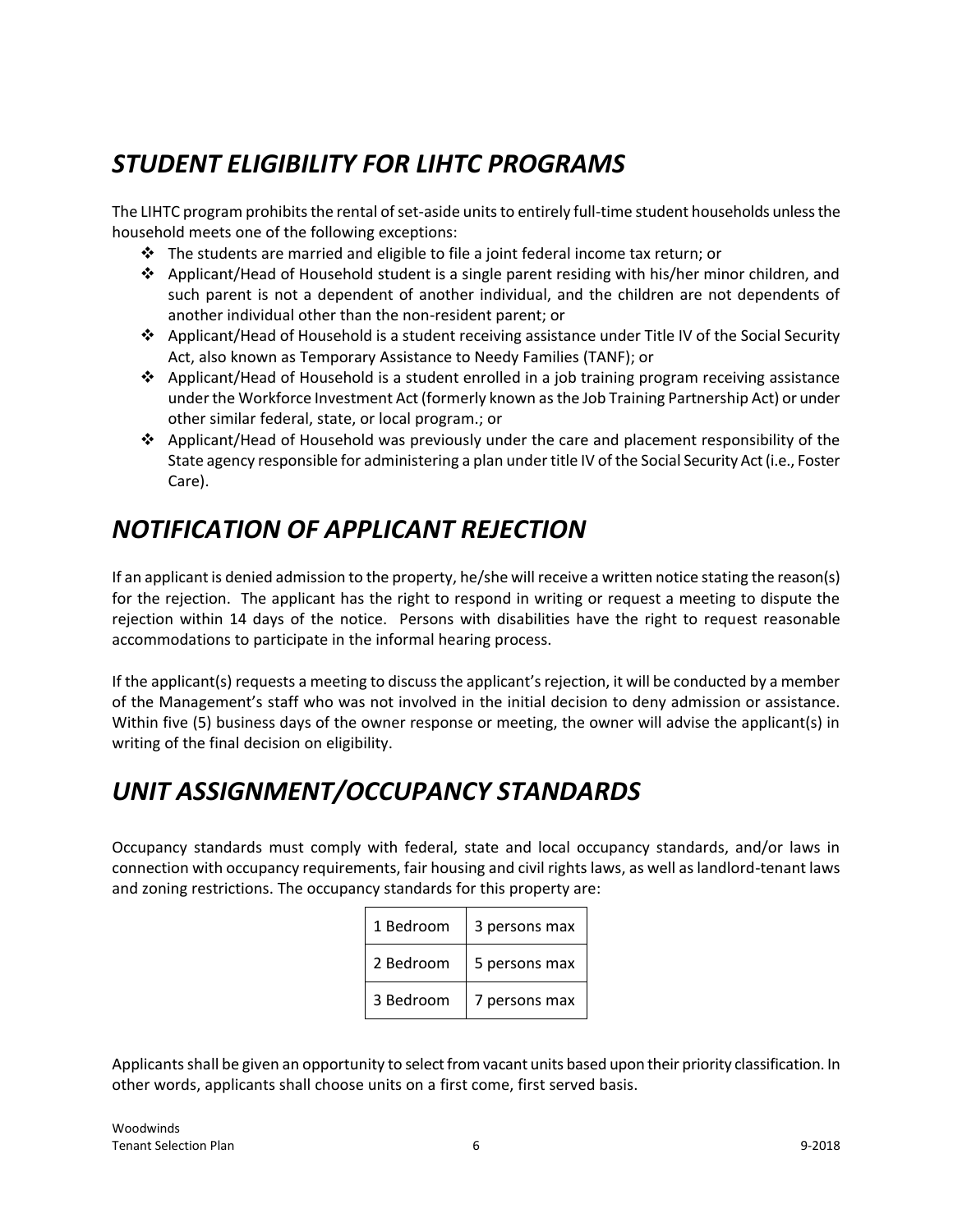## *UNIT TRANSFER POLICY*

An in-house waitlist will be maintained for residents seeking unit transfers. If a resident is seeking to transfer for reasons other than reasonable accommodation or VAWA emergency transfer, the unit transfers will be scheduled at the convenience of management. For any resident utilizing a Section 8 voucher, the transfer will be contingent upon approval of and coordination with the appropriate Housing Authority. In all instances of unit transfer, a new lease must be executed in order to attach the transferring household to the new unit. In addition, the household must meet eligibility and qualification requirements of the new unit per the Low Income Housing Tax Credit program.

- **Transfer for Reasonable Accommodation**: Residents who seek a transfer as reasonable accommodation for a disability will be transferred at the expense of Woodwinds, provided that the transfer is an accommodation to a verified disability or medical reason. The resident must provide written documentation from a licensed physician, psychologist, clinical social worker or other licensed health care professional stating that such an accommodation is necessary for the resident's verified disability or medical reason. In this case, the \$300 transfer fee will be waived. Transfer for reasonable accommodation *does not* include factors of view, noise, or apartment location when these factors are not related to the disability.
- **VAWA Emergency Transfer**: A resident who is a victim of domestic violence, dating violence, sexual assault, or stalking is eligible for an emergency transfer if the tenant reasonably believes that there is a threat of imminent harm from further violence if the tenant remains within the same unit. If the tenant is a victim of sexual assault, the tenant may also be eligible to transfer if the sexual assault occurred on the premises within the 90-calendar-dayu period preceding a request for an emergency transfer. Residents claiming VAWA status must certify their status as a victim of a VAWA crime or as a person affiliated with a victim of a VAWA crime using one of the methods of documentation outlined in the *Carteret VAWA Policy*. In this case, the \$300 transfer fee will be waived. Resident should refer to the *Carteret VAWA Policy* and the *VAWA Emergency Transfer Plan* for complete details.
- **Resident Requests to Move for Personal Reasons**: In order to transfer, residents requesting a transfer for personal reasons must have completed a one-year lease in their current apartment prior to requesting a transfer within the community and must be in good standing in the Woodwinds community. For example, if an applicant has received a letter regarding issues such as cleanliness of apartment, behavior with the community or violation of any rules that warranted a written letter in the applicant's file, the resident may not be eligible for transfer. Resident's current apartment must be clean, free of trash, garbage, waste and alterations. In addition to the above-mentioned eligibility, there is a \$300 non-refundable transfer fee, which helps defray some of the costs associated with making the unit ready for occupancy by a new household.
- **Priority**: Current residents requesting a unit transfer will be given preference over applicants on the applicant waiting list. Special consideration will be given to those who require a unit transfer due to reasonable accommodations or VAWA emergency transfers. These transfer requests shall take priority over all other in-house transfer requests.
- **Procedure**: Existing residents must complete a "Unit Transfer Request" form. The Unit Transfer Request must be completed and signed by the head of household and all adult household members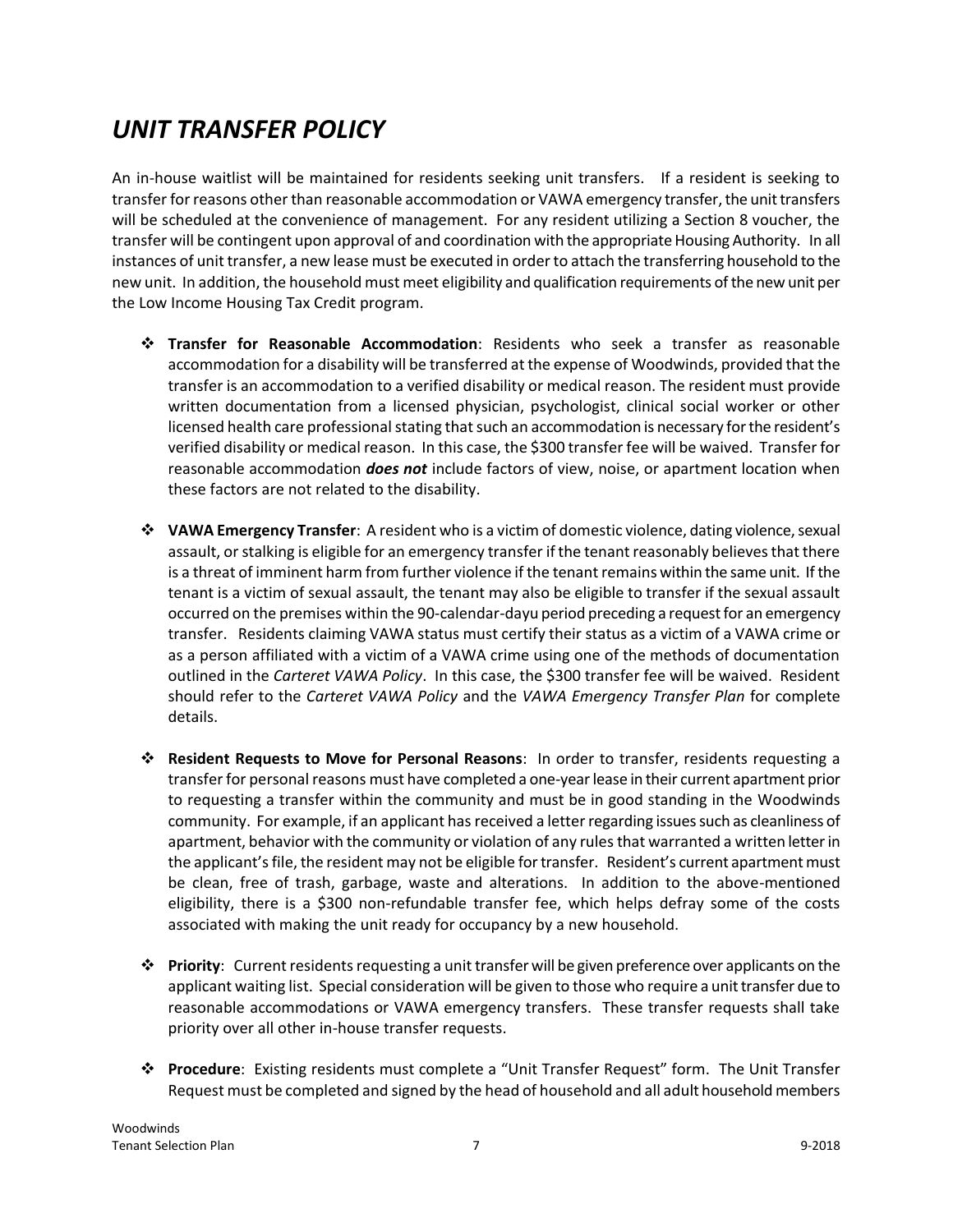who wish to transfer. Management will accept the Unit Transfer Request in an equally effective format, as a reasonable accommodation, if there is the presence of a disability. Transfer requests will be placed on the in-house waiting list in the order of the date and time they are received.

- **Offer of Units**: Management will offer the resident units as they become available. Once the resident rejects offers of two available units, the resident will be ineligible for transfer and his/her name will be removed from the in-house transfer waitlist.
- **Security Deposit/Pet Deposit**: When a resident household transfers from one unit to another, Management will transfer the security deposit and pet deposit to the new unit. The resident will be billed for any maintenance and/or charges due for the "old" unit, and any maintenance chares that are incurred will be due 30 days from the date of the billing, unless otherwise approved by Management.
- **Cost of Transfers**: Moving costs shall be paid by the resident *except* that if a resident household is being moved to a different unit as a reasonable accommodation to a household member's disability, then the Owner shall pay for the move unless doing so would constitute an undue financial and/or administrative burden.

# *VIOLENCE AGAINST WOMEN ACT (VAWA)*

The Violence Against Women Act (VAWA) provides protections to women or men who are the victims of domestic violence, dating violence, sexual assault or stalking—collectively referred to as VAWA crimes. The owner/agent understands that, regardless of whether state or local laws protect victims of VAWA crimes, people who have been victims of violence have certain rights under federal fair housing regulation. If any resident wishes to exercise the protections provided in the VAWA, he/she should contact Management immediately. The owner/agent is committed to ensuring that the Privacy Act is enforced in this and all other situations.

Some key points provided in the Act include:

- An applicant's or program participant's status as a victim of domestic violence, dating violence, sexual assault or stalking is not a basis for denial of rental assistance OR admission if the applicant otherwise qualifies for assistance or admission.
- An incident or incidents of actual or threatened domestic violence, dating violence, sexual assault or stalking will not be construed as serious or repeated violations of a lease or other "good cause" for terminating assistance, tenancy or occupancy rights of a victim of abuse.
- Criminal activity related to domestic violence, dating violence, sexual assault or stalking by a member of a tenant's household or guest/person under the control of tenant shall NOT be cause for termination of assistance, tenancy or occupancy rights of the victim of the criminal acts.
- Assistance may be terminated or a lease "bifurcated" in order to remove an offending household member from the home. Whether or not the individual is a signatory to the lease and lawful tenant, if he/she engages in a criminal act of physical violence against family members or others, he/she stands to be evicted, removed, or have his/her occupancy rights terminated. This action is taken while allowing the victim, who is a tenant or a lawful occupant, to remain.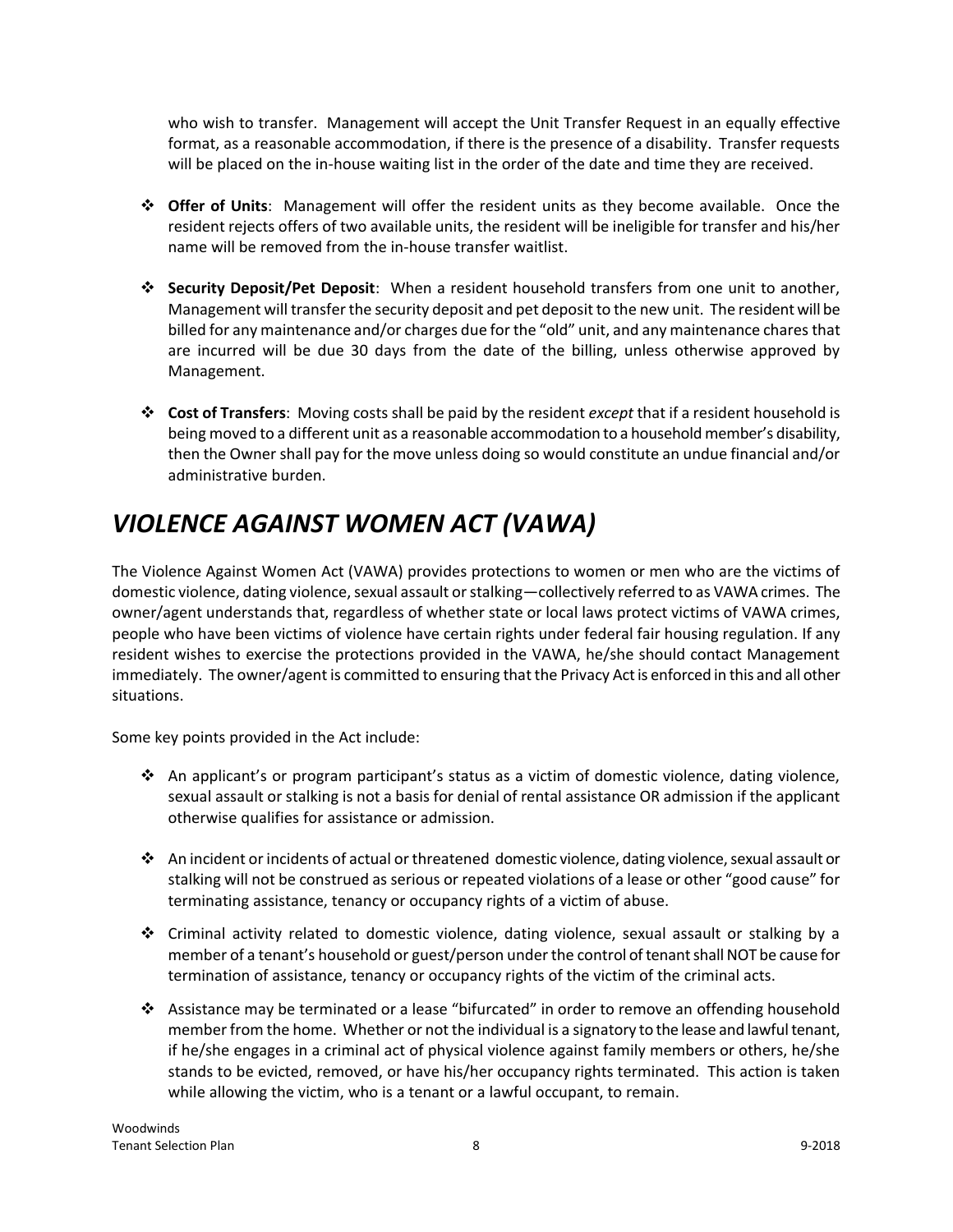- $\div$  The Owner/Agent will consider an Emergency Transfer Request when a person seeking to exercise VAWA protections feels that he/she is (1) in imminent danger or (2) was sexually assaulted on the property within 90 days of the request. Tenant should consult the property *VAWA Policy* or *VAWA Emergency Transfer Plan* for additional information.
- Notwithstanding VAWA, Management may terminate tenant's tenancy under the lease if it can demonstrate an "actual or imminent threat" to other tenants or those employed at or providing service to the property if the tenant's tenancy is not terminated.

Woodwinds will not assume that any act is a result of abuse covered under VAWA. In order to receive the protections outlined in VAWA, the applicant/resident must specify that he/she wishes to exercise these protections.

When Management responds to a claim of protected status under VAWA, it will request, in writing if appropriate, that an individual document the occurrence of the domestic violence, dating violence, sexual assault or stalking. The individual claiming rights under VAWA has the option to complete, sign, and submit any appropriate HUD-approved certification form, or chose a different method of documentation of the abuse to verify his/her status as a victim of domestic violence. The resident will have fourteen (14) calendar days to submit the form or provide another form of documentation. If the resident fails to provide the information requested, none of the protections afforded to the victim of domestic violence, dating violence, sexual assault or stalking by VAWA will apply. Management would therefore be free to evict, or to terminate assistance, in the circumstances authorized by otherwise applicable law and lease provisions, without regard to the provisions made by VAWA. Woodwinds, at its discretion, may provide assistance to an individual based solely upon the individual's statement or other corroborating evidence.

To learn more about the policies and procedures regarding VAWA, applicants/residents should consult the *Violence Against Women Act (VAMA) Policy* adopted by Carteret Management and posted in the site office.

## *PRIVACY POLICY*

It is the policy of the property to guard the privacy of individuals to ensure the protection of such individuals' records maintained by the property. Therefore, the property shall not disclose any personal information contained in its records to any person or agency unless the individual about whom such information is requested provides written consent to such disclosure (as permitted in the Authorization for Release Information Form).

This privacy policy in no way limits the property's ability to collect needed information to determine eligibility and to compute rent.

Consistent with the intent of Section 504 of the Rehabilitation Act of 1973, any information obtained on the handicapped or disability of an individual will be treated in a confidential manner.

#### *SECTION 504 & FAIR HOUSING COMPLIANCE*

Woodwinds Tenant Selection Plan 9 9-2018 The property adheres to the Fair Housing Act and Federal Civil Rights Laws. Owner will not discriminate against any person because of Race, Color, Religion, Sex, Disability, Familial Status, National Origin, Sexual Orientation, Gender Identity or Marital Status. In compliance with Section 504 regulations, the Owner will make reasonable accommodations in policies or reasonable modification of common or unit premises for all